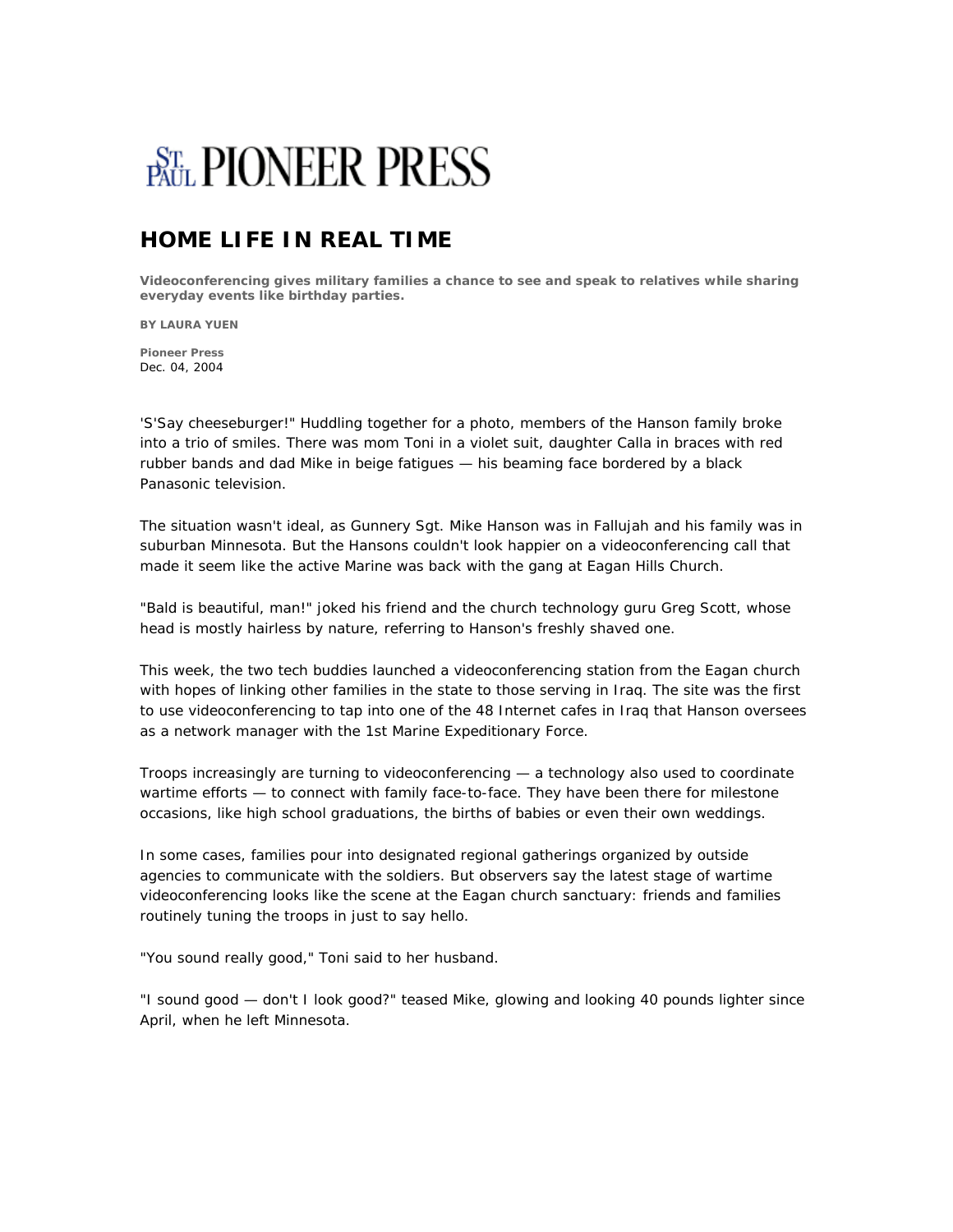Toni studied her husband's movements. On her jacket lapel was a pin bearing the image of Nicolas, the couple's 8-year-old son, who died in February of leukemia. She told Mike, "It's so real, I feel like I can touch you," as she reached her hand toward the screen.

Mike Hanson previously tried tuning into church services via an inexpensive webcam, which in some ways was a punishment because he couldn't interact. "I could see everyone I loved, but I couldn't talk to them," he said.

The Eagan family also celebrated their twin girls' sixth birthday at the church so Dad could participate in just about everything but eating the cake. The congregation was planning to invite the Marines to Sunday's worship services and to Christmas celebrations. On Dec. 19, the church will host two special "virtual services," in which the Marines can socialize with other churchgoers before and after the service and participate in prayer.

"Those guys are over there fighting and dying," Scott said. "The least we can do is have them in church Sunday morning."

Polycom donated the stand-alone V500 videoconferencing device, worth about \$2,000. TDS Metrocom pitched in a powerful T1 line, a value of \$5,500, after Scott discovered that neither DSL nor cable-modem service was available at the church.

A marketing manager for TDS, Kurt Daugherty, said the company probably would consider future donations for other projects if the Eagan site is a success.

Over the past 1½ years, the Minnesota Army National Guard has connected 668 families to Guard members stationed in 14 countries, said Phil Stephan, a former member who sets up the videoconferencing calls in armories all over the state.

"Videoconferencing — I'm not sure we appreciated it at the time, but it has worked to transform (communications) beyond our expectations," said John Harlow, executive director of Freedom Calls, which has set up teleconferencing for families of troops nationwide. "We've had a soldier talk his wife through a 12-hour labor. The guy said, 'I'm so exhausted, it was like I was really there.' I said, 'Imagine what your wife felt like.' "

Harlow is teaming up with defense firm Raytheon to create 1,000 videoconferencing stations in universities, corporate campuses and schools all over the country to communicate with troops in Iraq and Afghanistan. If he raises enough money to pull it off, keeping in touch with soldiers will be "as easy as going to Starbucks," he predicted.

Michele Bergeman of Albert Lea and her three children cherished the 30 minutes in October that they spent in a videoconference with her husband, Bradley, a Guard member in Afghanistan. Bryce, 14, told Dad about a bowling award he snagged. Brittany, 10, gushed about the start of basketball season. In return, Bradley talked about the new backpacks and soccer balls he handed out to Afghan children.

"He looked good," Bergeman said. "You could tell he was proud."